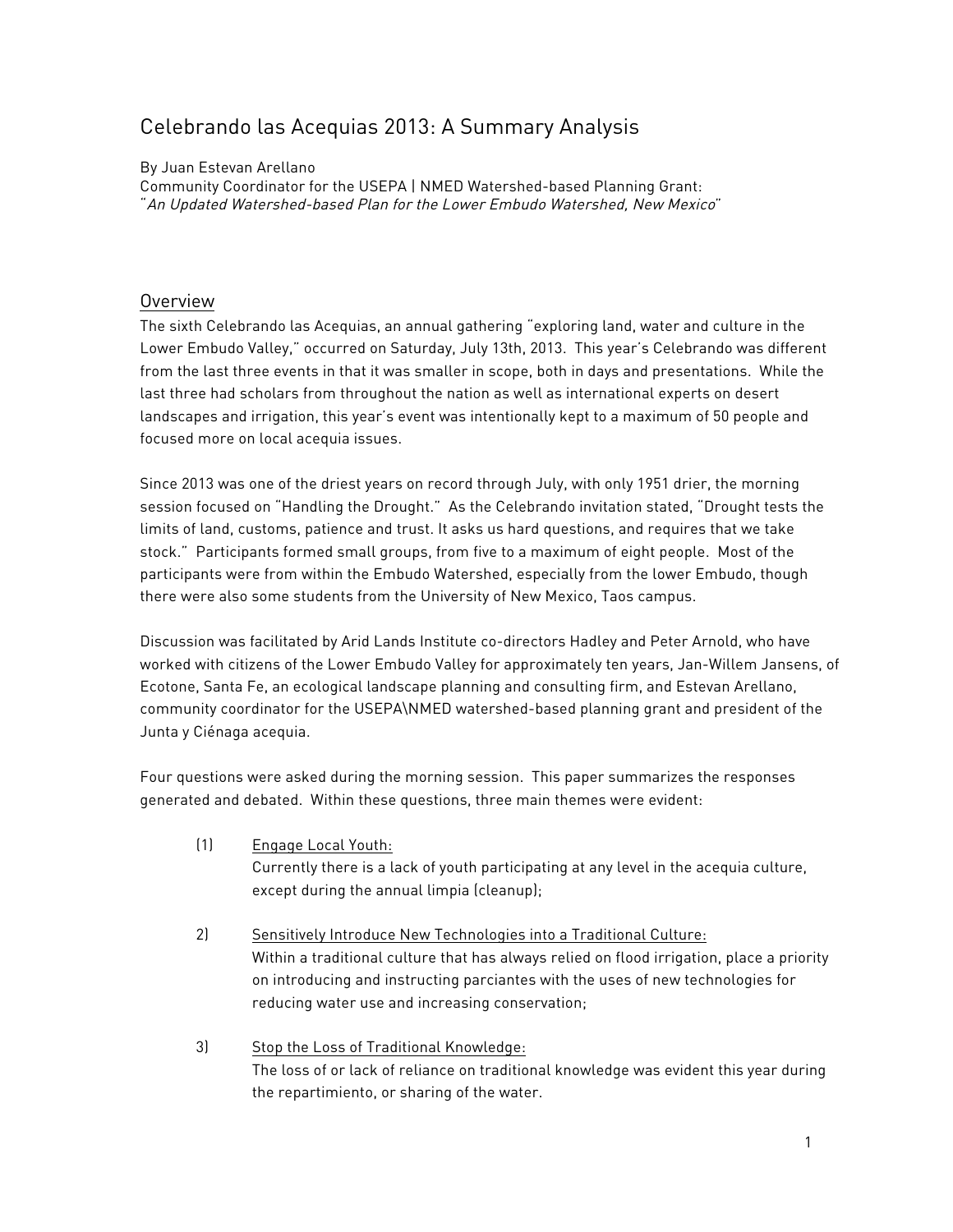# Question 1: Is it worth it?

Why bother with the hard work of acequia culture? What are the limits of our commitment to our place, our history, and our neighbors? What are the payoffs?

In response to this question—is the hard work of maintaining the acequia way of life worth it?—"Yes" was the answer given by all. The reasons given for this commitment to acequia culture ranged from history (ancestral culture) to the future (resilience to climate change), and from social benefits (a land-based democracy) to environmental benefits (hydrology and habitat).

Participants noted that acequia culture is a privilege, and an inheritance of the hard work of our ancestors. In turn we have to be "good ancestors," like those who came before us. The culture in itself unifies the community and if we don't hold on to it, it will fade away. There has to be more acknowledgment of our ancestors who built and maintained these systems.

Some participants pointed out that acequias are local, land-based democracies, robust at a time when other forms of democratic practices are not thriving. Others noted that in a time of climate change, acequias have no need for fossil fuels. It's a myth that fossil fuels give us more freedom and that we don't need each other. Fossil fuels won't last forever.

Participants saw the benefits of acequia culture as a good life for everyone, economically and culturally. Acequias also benefit the riverbed (the riparian habitat) and of course help maintain the culture and traditions.

What are the major concerns that limit effective management of the acequias, especially in times of drought? There was agreement that in times of feast all is well but in times of famine (crisis), disrespect shows its ugly head. The issues of greatest concern to the participants included:

## • Respect Across Scales:

There has to be respect for the small-time farmer, even the so called "hobby farmer" growing only for family use, because this creates solidarity and a tight community and without it, the integrity of the acequia system is undermined for all.

The Importance of Participating in Maintenance:

Some thought there has to be more spirit, or self-esteem and respect on the part of the parciantes and that outsiders should be welcomed and also taught about acequia culture. We must not forget that acequias have been here since the grant was made and many generations have survived because they have been maintained, something that is not happening today. This theme came across loud and clear: maintenance is a major challenge, one that is getting worse every year.

## • Involving Youth:

In years of drought, such as the past three, a major challenge has been the lack of maintenance and the lack of the younger generation participating. For acequias to continue, youth also have to learn to respect the acequia culture. One obstacle to greater participation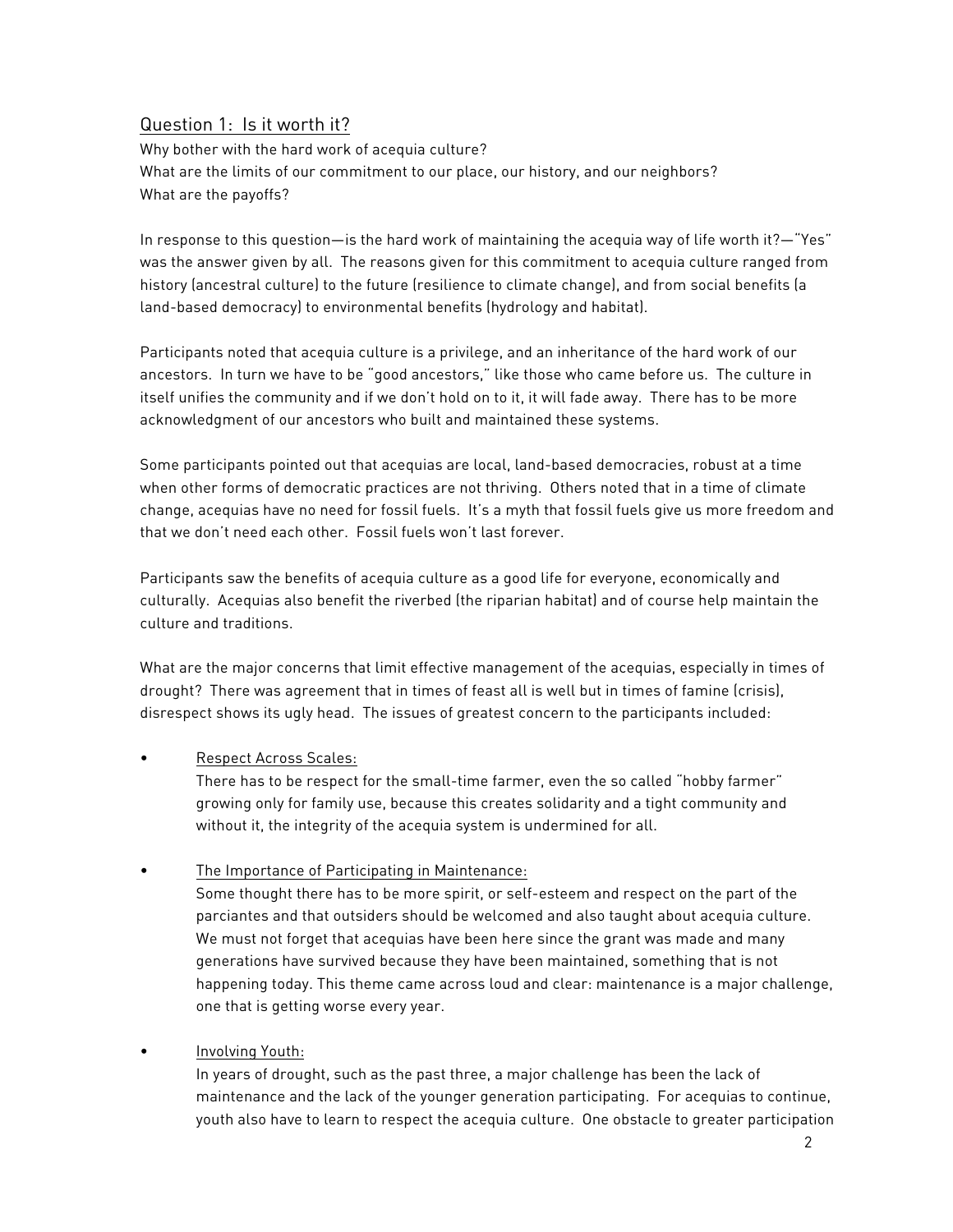by youth is that only property owners can become parciantes, or water rights owners, in an acequia. This automatically keeps youth from becoming active participants except as peones (workers), since they don't own land.

• Water Rights:

The acequias benefit the whole community and one of the pay-offs should be the conservation of water for future generations. The question is: how do we conserve water for the future, since what is not used in the watershed flows downstream? What are the benefits? Where will it be stored and how? These are tough questions that need more scrutiny, dialogue, and eventually a consensus among those who own water rights.

For these concerns to be addressed, there has to be more active participation from the community at large.

# Question 2: What's not working?

What practices are making drought harder on you? On your family? On your neighbors?

This question gave participants an opportunity to look more closely at the limitations described in Question 1. Participants identified several pieces of the acequia system that are broken or in need of repair or maintenance. Some of those pieces are social or governance-related, for example, policy that needs clarification or enforcement. Others are physical, for example a technology that requires repair or development.

On the social policy/governance side, several main concerns emerged. Almost all suggest a need for more education about how acequias work, and how they are governed. Many felt that some mayordomos lack understanding as to their duties and parciantes don't understand their role. This leads to scheduling difficulties, especially between the small versus large water users, making it difficult for people to work together. Lack of information leads to lack of communication, lack of involvement, and mismanagement. Specific concerns included:

- Responsibility of Acequia Commissions to Know, Communicate, and Enforce Bylaws: A major concern voiced was lack of enforcement of bylaws. Not too many people have seen copies of their acequia's bylaws and parciantes don't know the rules. This is especially true when it comes to the repartimiento or sharing of the water, which in 2013 lasted most of the irrigation season. Parciantes feel they don't know what process the commission follows during the repartimiento. How is water sharing prioritized during the ripartimiento? It is the responsibility of the commission to know this, communicate it, and enforce it.
- Responsibility of Parciantes to Know and Respect Bylaws: Delinquencies—parciantes not paying their dues and not participating in routine maintenance—are also a major threat to acequias and there is little understanding or respect during repartimiento.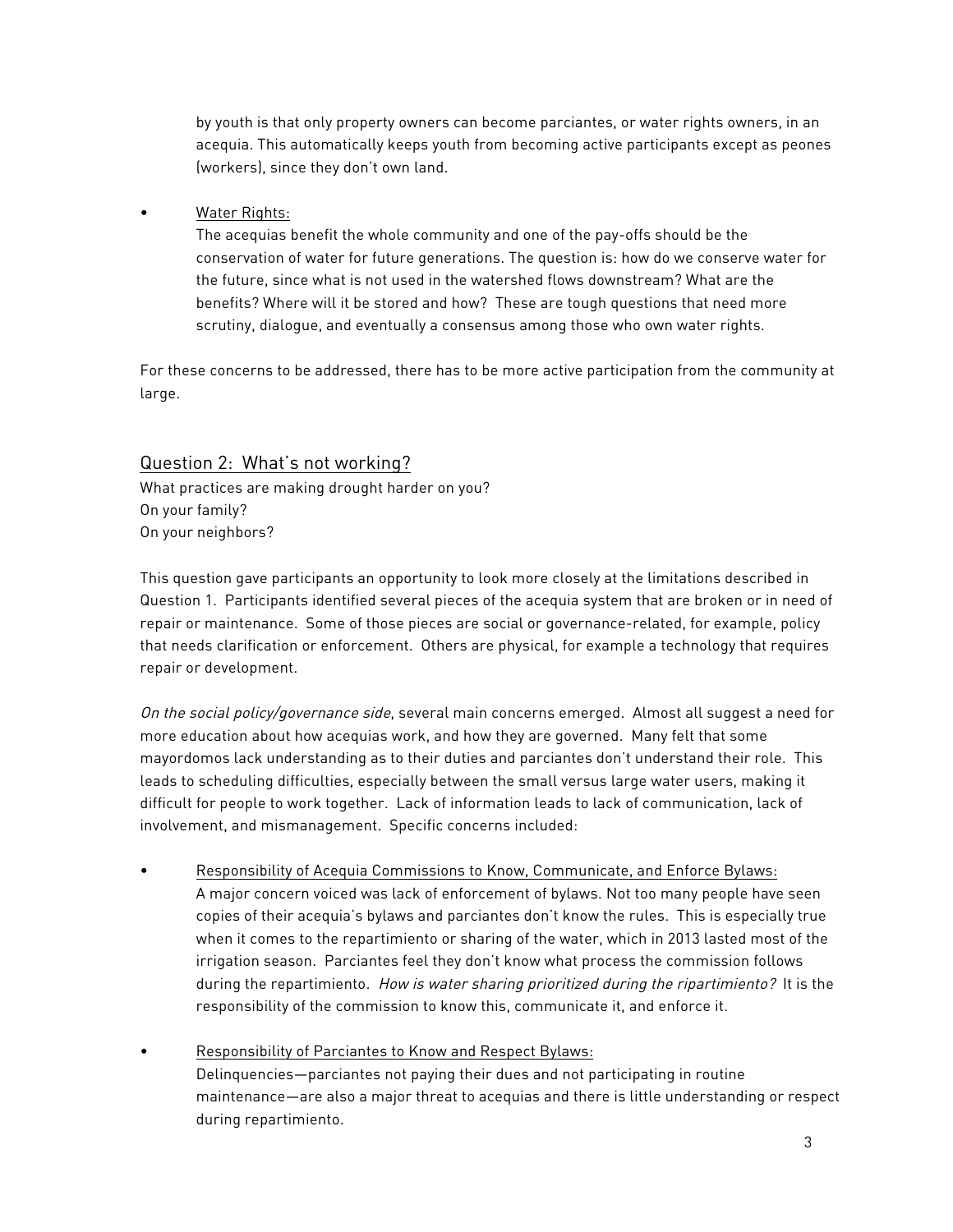## • Educating New Landowners:

Participants stated that when newcomers don't understand the system, traditions are disregarded, with not much respect for acequia governance or for neighbors. There is a conflict between the drip and non-drip users (a difference in irrigation technique that often corresponds to newcomers versus traditional farmers). This became evident this year when those with drip irrigation wanted priority over those who flood irrigate because they say they use less water, overlooking that in the acequia system water rights are allotted based on the amount of land parciantes have in production. Drip irrigators or commercial growers need to be educated to understand that they do not have priority over "hobby farmers" in the acequia system. Lastly, there needs to be increased awareness of the relationship between acequia water and well water: lack of water in the acequias and lack of flood irrigation causes wells to go dry.

## • Water Rights:

Others see too much chaos on acequia water rights governance, too many inconsistencies, which creates problems for water rights holders. The community needs to work together, especially to anticipate water adjudication to avoid the problems facing Taos today.

## • Youth Involvement:

Again, how can young people be encouraged to become involved and help manage the system, both the traditional and evolving new culture? A mechanism has to be developed by which the young can get involved even if they don't own property. This may necessitate legislative changes.

The overriding concern about "what is not working" is a loss of communication and participation. This is ironic since today there are phones, the Internet and social media, yet parciantes don't communicate. In the past, the job of mayordomo was more hands-on, in that every parciante and acequia official met face-to-face to talk about water. Today, acequias are losing their importance and for some acequia culture is "evaporating like the water."

On the question of the technical and physical aspects of acequias that need repair, people are concerned with water quality, ie, pollution—trash and sediment—and with water quantity, ie, how can we make our supplies more reliable and/or last longer? Both questions require improvements to physical infrastructures. Specific concerns included:

# Ditch Maintenance

Participants stated that more cleaning of the acequias has to happen between seasons, and also during the season. Lack of maintenance keeps coming up as an issue.

# • Infrastructural Improvements:

To improve water supply and storage, infrastructure needs to be upgraded. There is need for a water storage facility, maybe fishing lakes in the headwater to serve as a water reserve. The issue of ground water recharge is also a concern as it relates to drip and pump irrigation versus flood irrigation.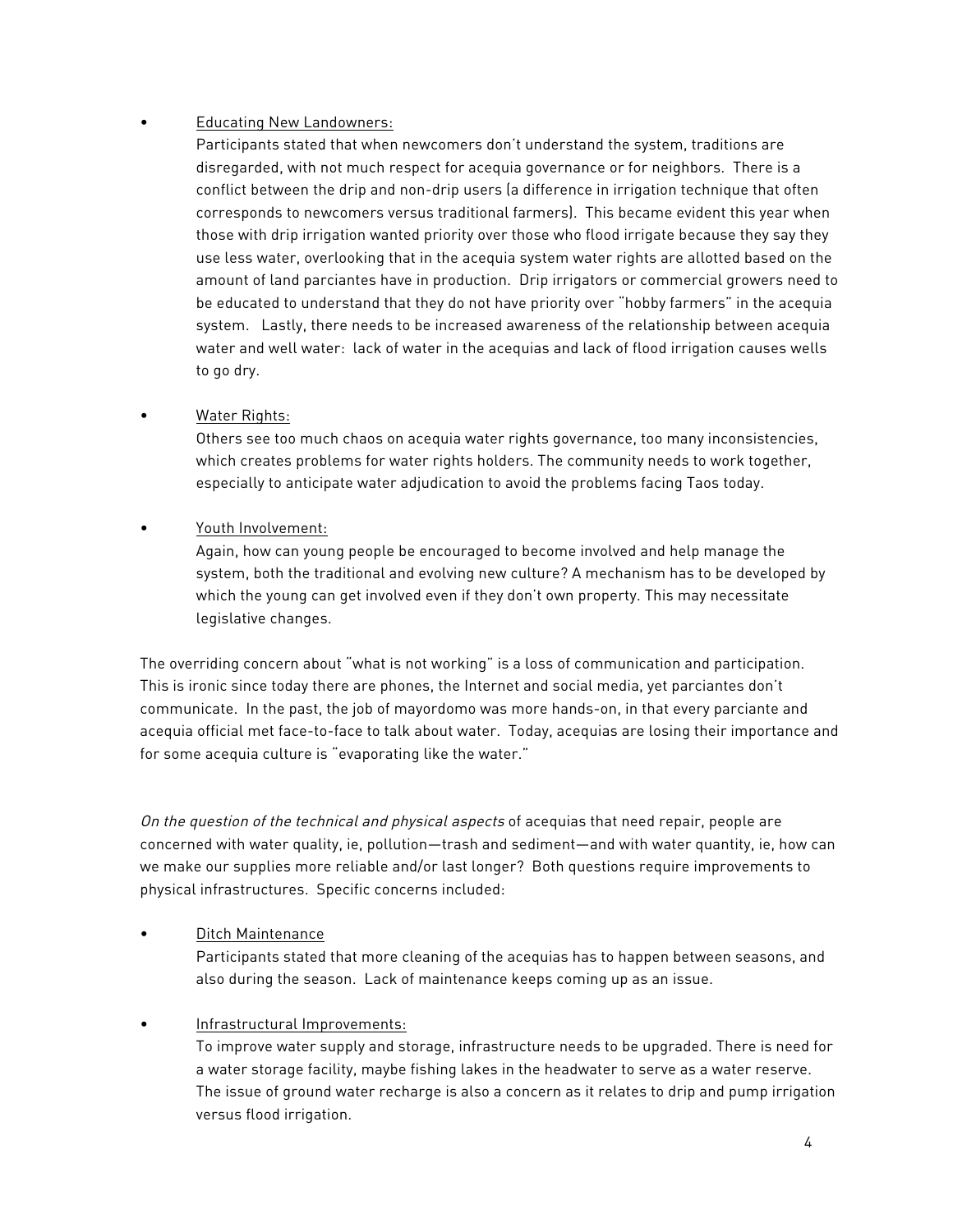# • Irrigation Techniques:

It was acknowledged that there was much division between flood irrigators and drip irrigators. There is a lack of information about how to measure efficiency and a lack of understanding about how drip leads to a governance issues and infrastructure changes. It was agreed that dialog must be created and solutions found so both can co-exist. Things should be looked at collectively to arrive at solutions that benefit everyone.

# • Habitat Management:

Competing for water and undermining the banks, there are many invasive tree species along the acequias. Beaver dams impair flows, and the long acequias don't get water to the last parciante. There also seems to be an abundance of wildlife such as more gophers, rabbits and owls. This year also brought a lot of bears to the valley, in addition to mountain lions and in the Embudo area too many elk and deer that are destroying gardens and small trees.

# Question 3. What might work?

What am I open to trying? Am I open to renewing old practices? Am I open to trying new approaches?

There was strong consensus on the great need for raising acequia literacy, improving how we communicate about acequia life: explaining and enforcing the rules by which the acequias operate, socially and physically; creating dialog around new techniques so their impacts can be measured and evaluated; sharing ideas and case studies of techniques or practices that may be unfamiliar. Greater education and awareness will improve cooperation throughout the valley.

Raising acequia literacy can happen at a variety of levels:

• Orientation Sessions:

One suggestion was to require new parciantes to participate in an orientation in order to create more trust and understanding. There has to be an effort to reach out and get to know newcomers and inform them of their role as a parciante and a member of the acequia community, sharing local knowledge and traditions. Perhaps a meal and awards recognition could revive annual meetings?

# • Handbook: Acequia 101

The idea of a handbook also came up, one for each acequia or a valley-wide one. It would include roles, responsibilities, definitions and explanations of traditions. This could be used by commissioners and parciantes, and could also be available when real estate is for sale, so that potential buyers are informed and understand the context in which the land operates before buying.

• Promoting Involvement Across Generations, Communities: The elementary school should include acequia practices in its sixth grade curriculum to teach students how to keep acequia banks clean. Acequias should work more closely with Picuris Pueblo and other institutions to share information based on informed studies. There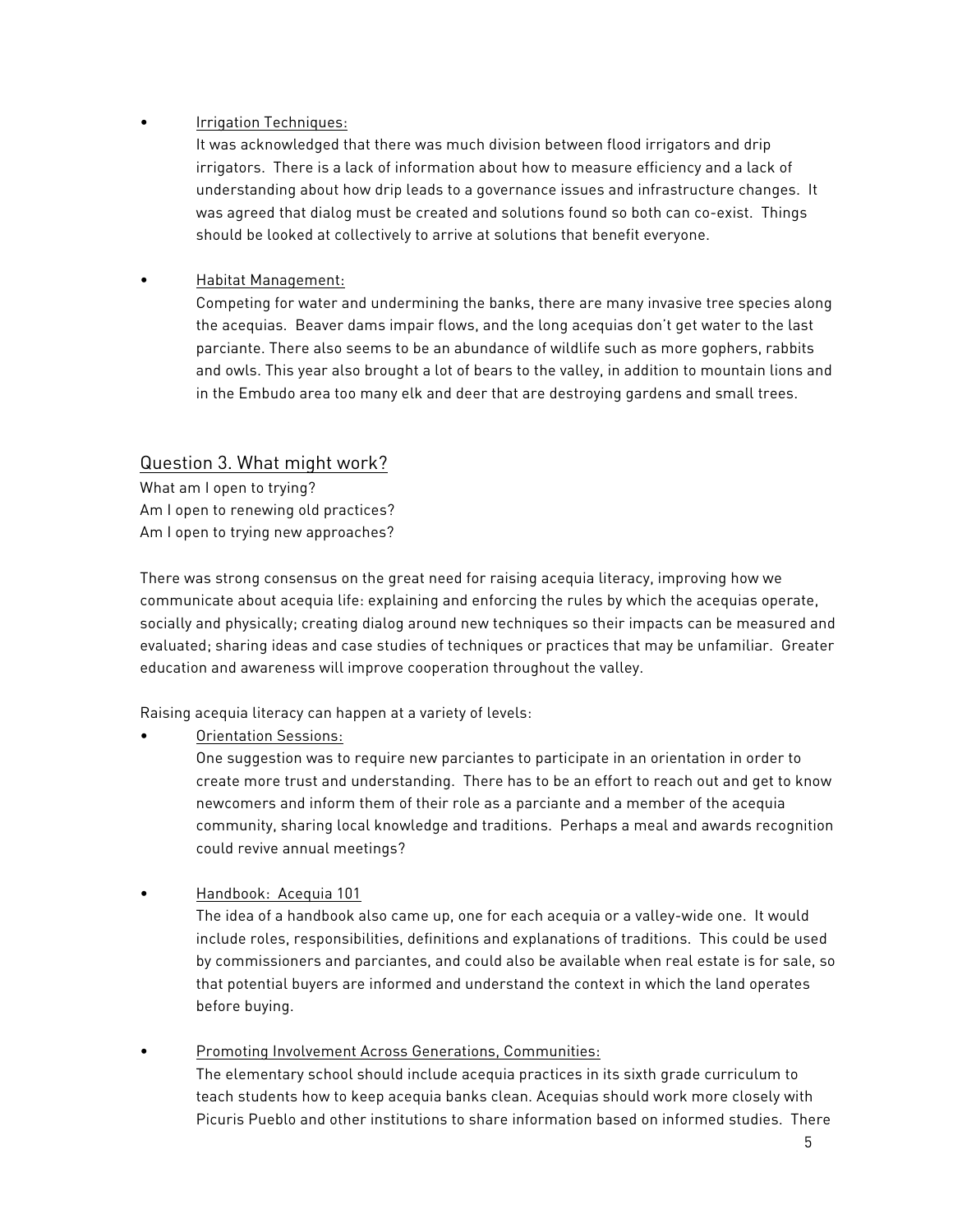should be a program instituted to Adopt-An-Acequia to keep the banks clean or a barter system, a shared, collaborative system for exchanging labor. A newsletter where people can speak their mind and that is both practical and inspirational, including a kid's corner, is needed. There should be an internship program for youth to train commissioners and mayordomos. Acequias should get together during the winter, strengthening acequia associations to anticipate the issues. And to get out the word, establish a phone tree for individual acequias as well as valley wide.

In terms of exploring new physical or technical approaches, or recovering old techniques, community members named the following interests:

• Maintenance:

In addition to more community involvement in maintenance, participants expressed interest in using more machinery.

• Ripartimiento:

Some suggested a new experimentation with repartimiento. Some suggested using RAM to pump directly from the river. Others pointed out that this is illegal and would definitely destroy the acequias; the ones that would suffer would be those downstream. It's against state law to change the point of diversion, unless given permission by the State Engineer.

• Storage:

Participants expressed interest in learning more about piped irrigation systems (including storage tanks), holding ponds, and upstream infiltration. There was also strong interest in taking advantage of water banking since it is estimated that at most 35 percent of the land is irrigated, leaving 65 percent fallow. We need to find out why parciantes don't irrigate or farm the land.

• Irrigation and Groundwater Recharge Research:

There is a strong desire for more research on drip irrigation—the pros and cons. There has to be more dialogue about all methods of irrigation to learn more. There also has to be more listening. There is also a lack of measurement when it comes to water use.

• Habitat management:

Active and persistent removal of invasive species and maintaining clean banks.

Participants suggested that with drip irrigation, alberca or storage ponds should be used. We have to look for what is compatible, though more studies might be needed as we transition from subsistence (sic) to new times (sustainable, permaculture, organic). Some proposed a meeting of the minds (workshop sponsored by NMAA) to discuss drip versus flood irrigation.

We need to look at the efficiency in water delivery, including brush removal, soil development, as there is a difference in water holding capacities in relation to upland, relation to recharge capacity. There is more need for mulching for greater consistencies in recharge. It was also mentioned in one of the tables that flood irrigation, especially after hundreds of years, has developed a soil like a sponge and when changed over to drip, which uses less water, the landscape will suffer.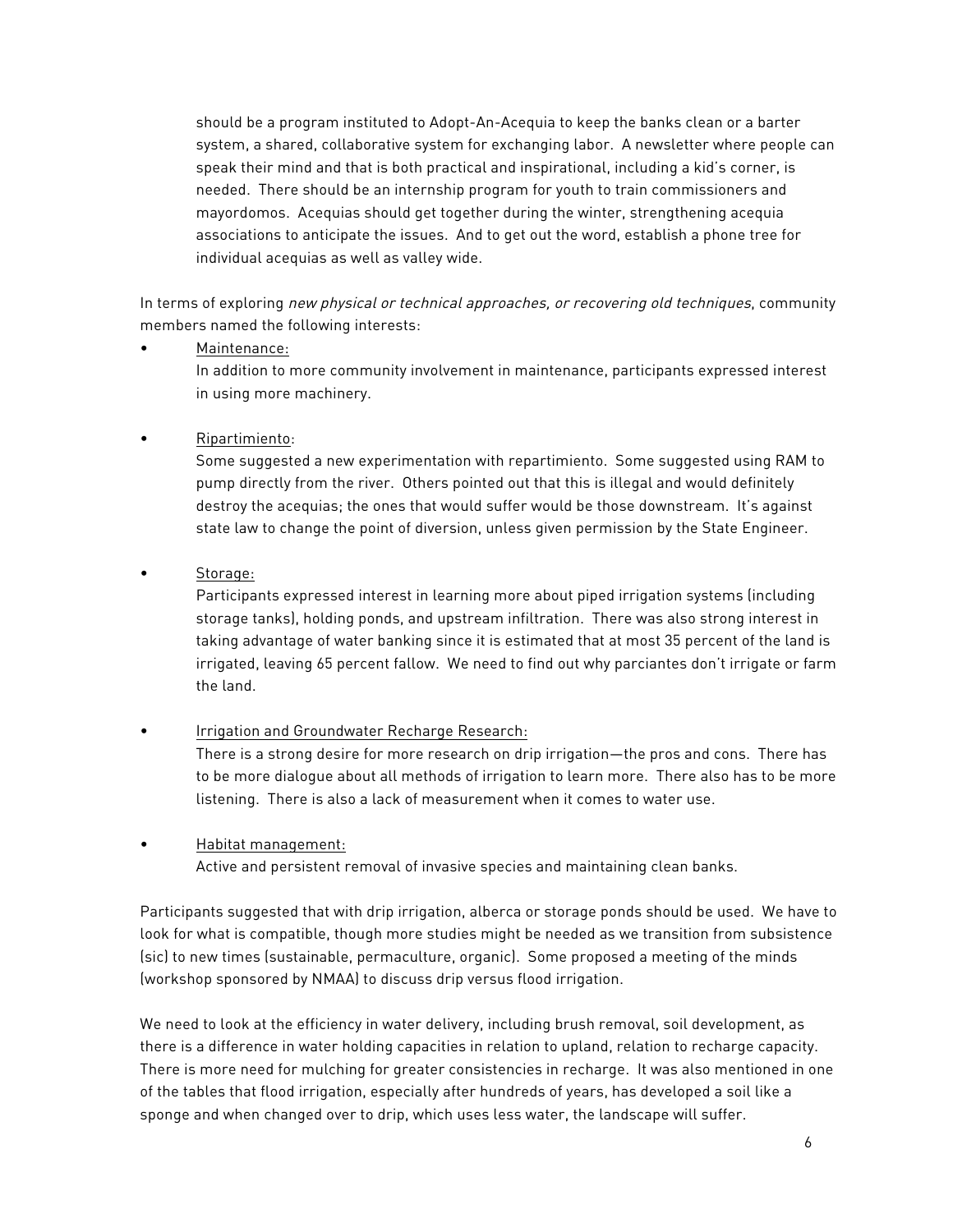# Question 4: What do I need to be effective? How do I find out more?

Are there others who want to work with me on this? How can I learn from others? Where can I see examples or talk with someone who has experience?

Participants brainstormed on ways to support each other and all residents of the valley in adopting best practices to manage aceqias, especially in times of drought. Many people expressed interest in looking at case studies, and taking advantage of local research underway or already completed.

Questions and suggestions included:

- Where can I find out more about the best ways to impound the spring runoffs or water from the arroyos?
- Where can I see the construction of an alberca, or holding pond, and how it works with drip irrigation?
- I understand that Acequia de la Plaza has experience in both flood and drip irrigation, gravity versus pump; how can I find out more about how that acequia is balancing them?
- Would it be possible to put together a tour of alternative building materials and a guide to all individual acequias and their most effective strategies?
- Are there examples (printed or online) of handbooks of acequia technology, acequia literacy (education) and agricultural related information?
- How do I find out how things were done manually in the past (traditional knowledge)?
- Could we publish an acequia resource list?
- How do I seek grants and service providers, including hydrological information?
- To promote biodiversity and water conservation, how do I find out what are the best seeds adapted to the area?
- Are there studies that measure the differences between flood and drip? The findings from Alcalde (NMSU) in terms of using appropriate technology, including interns and woofers with college credit should be instituted, even bringing foreign students (though there was no mention how they would be utilized).
- What else should my acequia look at? It was also suggested that Rio Arriba County has an ordinance in place and a watershed project in the Cebolla area, working with NRCS (Rio de las Nutrias) to promote the right system for soil conservation and productivity. Parciantes should also get a farm plan together with county conservationist based on soil types.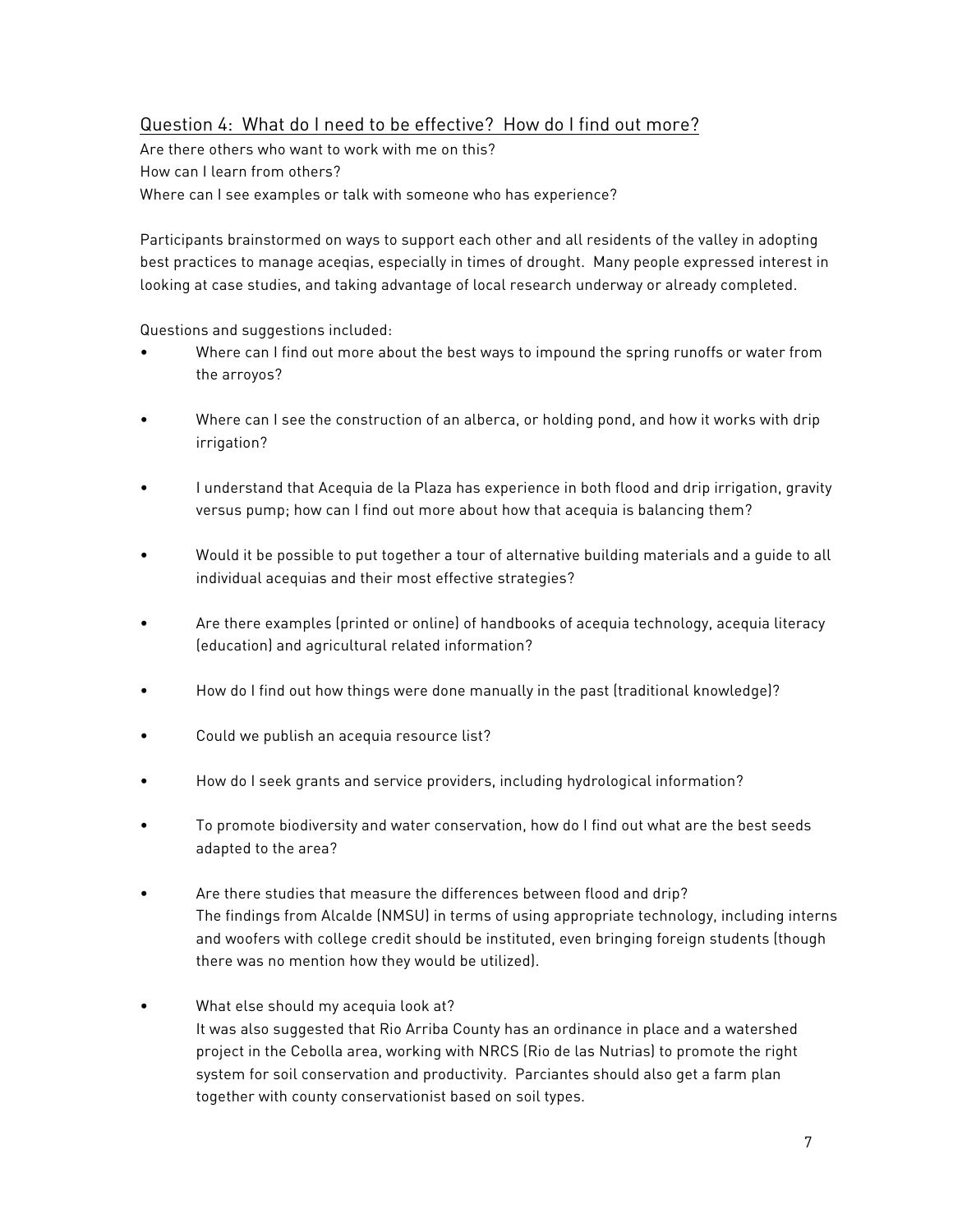- How can I find out more about development rights?
- How can we encourage more creativity and fantasy, as well as reintroducing "la visita," as part of improving the community's mental health?
- A summary of this meeting should be provided to all participants.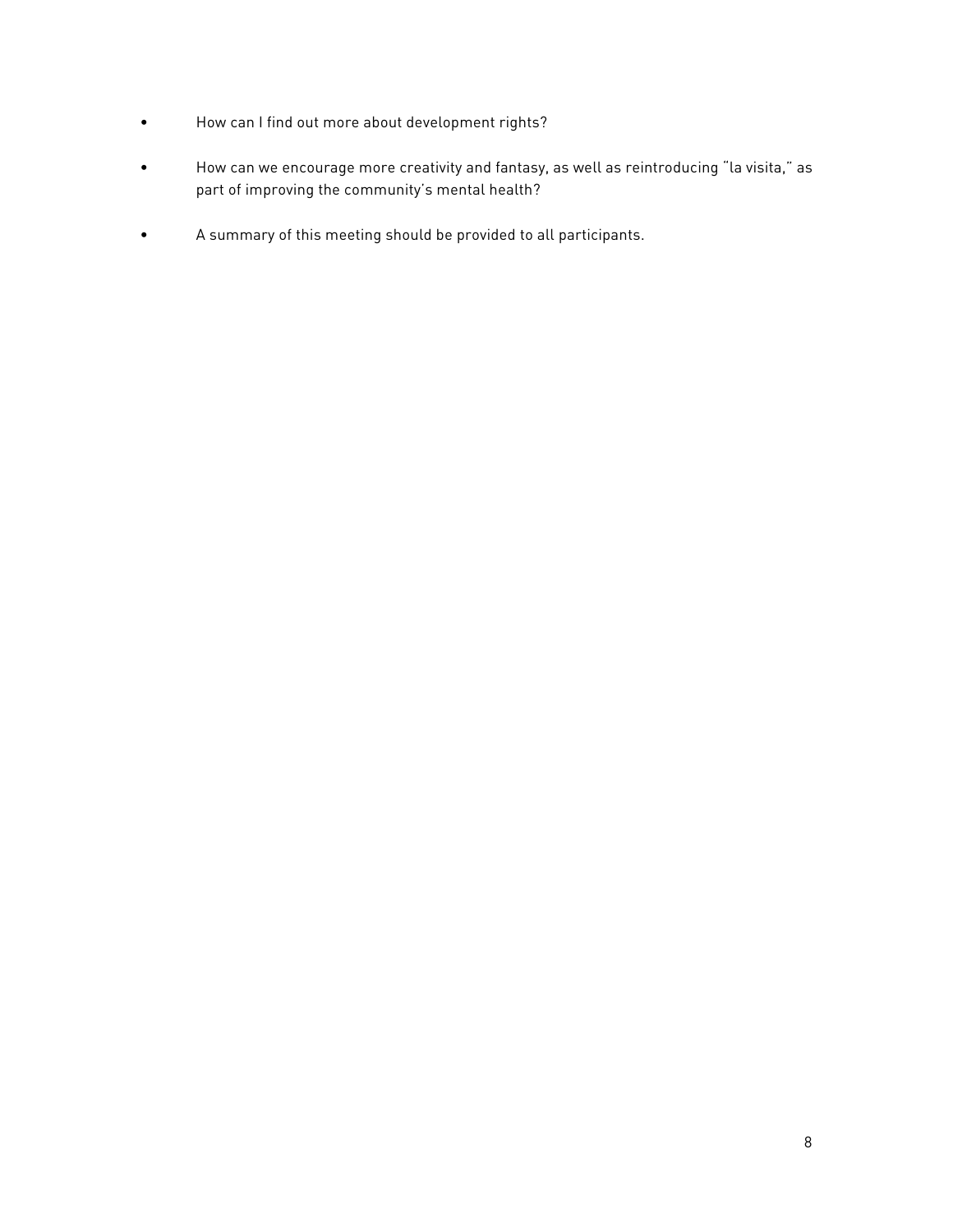# List of Attendees:

6<sup>th</sup> Annual Celebrando las Acequias Saturday, July 13th, 2013 Dixon, NM

| <b>ACEQUIA</b>      | <b>LAST NAME</b> | <b>FIRST NAME</b> |
|---------------------|------------------|-------------------|
| Acequia de Alcalde  | Sanchez          | Lucia             |
|                     |                  |                   |
| Apodaca             | Tafoya           | Archie            |
|                     |                  |                   |
| <b>Bosque</b>       | Cohen            | Karen             |
| <b>Bosque</b>       | Rice             | Harbert           |
| <b>Bosque</b>       | Templeton        | Robert            |
|                     |                  |                   |
| Cañeda Ancha        | Trujillo         | Pilar             |
|                     |                  |                   |
| del Medio           | Tucker           | J.W.              |
| del Medio           | Vergara          | Sylvia E.         |
|                     |                  |                   |
| del Medio/ La Plaza | Greenwald        | Maggie            |
|                     |                  |                   |
| El Llano            | Coburn           | Marie             |
| El Llano            | Griego           | Aaron             |
| El Llano            |                  |                   |
|                     | Griego           | Virginia          |
| El Prado            | Dennis           | S                 |
|                     |                  |                   |
| Garcha              | Gonzalez         | Don Diego         |
|                     |                  |                   |
| Junta y Cienega     | Arellano         | Estevan           |
| Junta y Cienega     | Romero           | Clovis            |
|                     |                  |                   |
| La Plaza            | <b>Brenden</b>   | Marcia            |
| La Plaza            | Jaramillo        | Yolanda           |
| La Plaza            | Jaramillo        | <b>Nick</b>       |
| La Plaza            | Leonard          | Leroy             |
| La Plaza            | Leonard          | Shelby            |
| La Plaza            | Levit            | Nancy             |
| La Plaza            | North            | Roz               |
| La Plaza            | Prez             | Aaron             |
| La Plaza            | Underwood        | Cathy             |
| La Plaza            | Valdez           | David             |
|                     |                  |                   |
| La Puebla           | Walsh            | Patrick           |
|                     |                  |                   |
| Los Salazares       | Garcia           | David             |
|                     |                  |                   |
| Sancochada          | Ciddio           | Joseph            |
| Sancochada          | Martinez         | Elmer             |
| Sancochada          | Torres           | Andy              |
|                     |                  |                   |
|                     | Arnold           | Peter             |
|                     | Arnold           | Hadley            |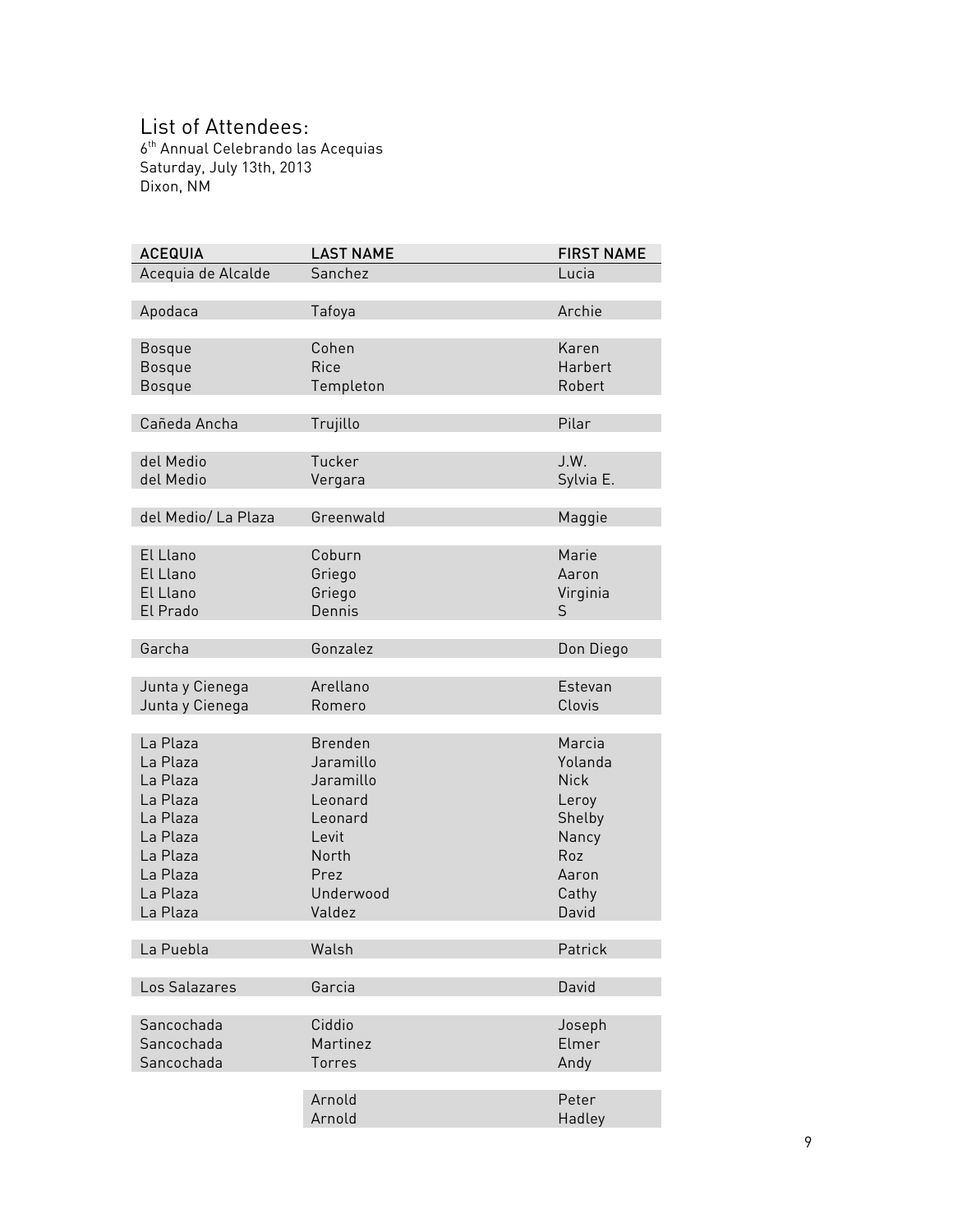| Arnold       | Jerri          |  |
|--------------|----------------|--|
| Bishop       | Lindsey        |  |
| Canty        | Judi           |  |
| Collier      | Robin          |  |
| Fowles       | Severn         |  |
| Gilheany     | Emma           |  |
| Hausdoerffer | John           |  |
| Hill         | <b>Natalie</b> |  |
| Jansens      | Jan-Willem     |  |
| Louis        | Ceanne         |  |
| Lovato       | Rubin          |  |
| Marrufo      | Loretta        |  |
| Martinez     | Andrew         |  |
| Martinez     | Horacio        |  |
| Matush       | Mike           |  |
| Osen         | Lorenz         |  |
| Raheem       | Nejem          |  |
| Rosenberg    | Adrienne       |  |
| Varos        | Michelle       |  |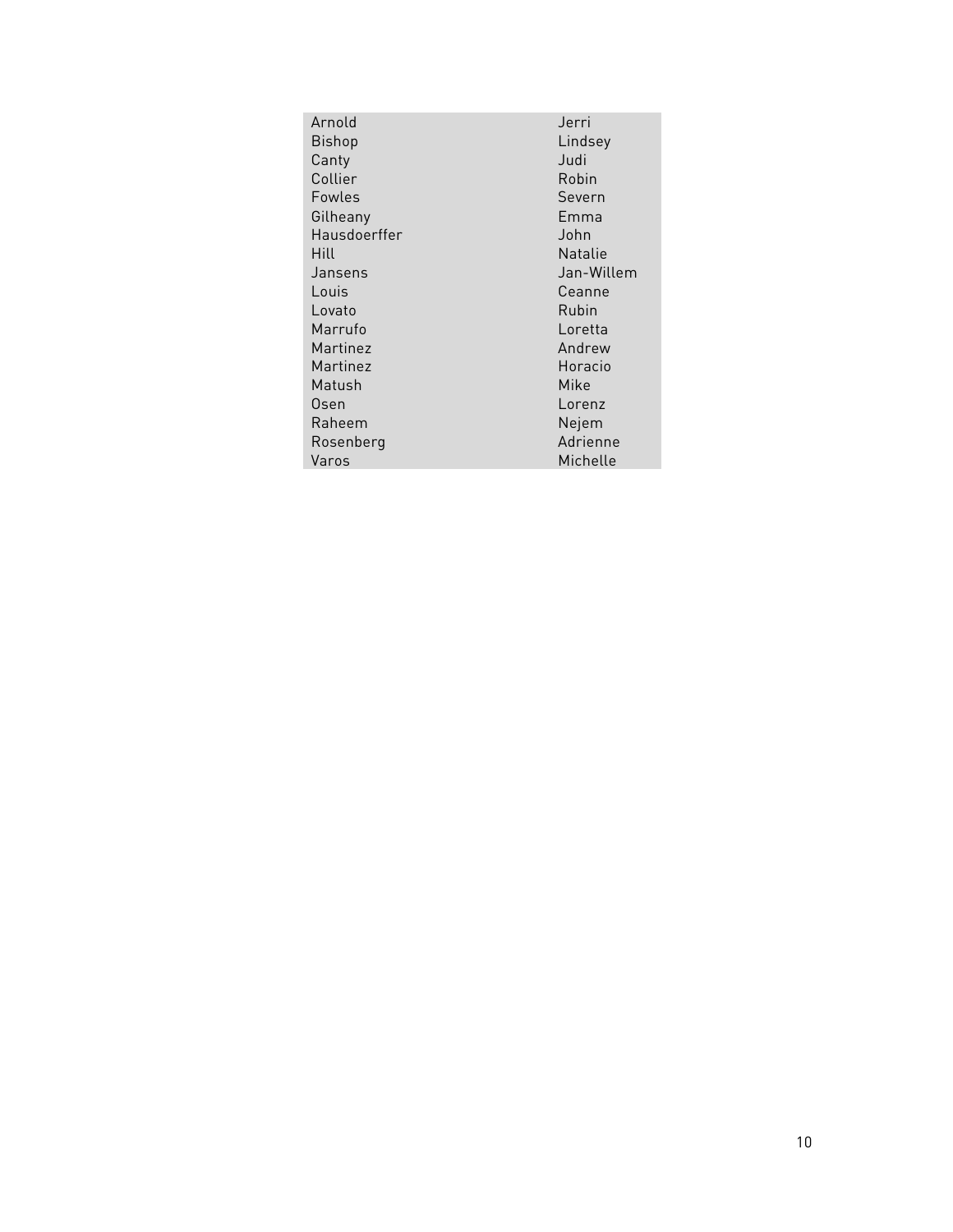# Follow-Up Resources:

For residents interested in working together to respond to some of these suggestions, there are many resources, including the following:

## Resources, Organizations:

## Arid Lands Institute [ALI]

@ Woodbury University 7500 Glenoaks Blvd Burbank, CA 91510 Phone (818) 767 0888 x335 Hadley Arnold, Executive Director Peter Arnold, Research Director Email: hadley.arnold@aridlands.org Email: peter.arnold@aridlands.org Web: aridlands.org A Nonprofit Organization

Mission Statement: ALI's mission is to train designers and citizens to innovate in response to hydrologic variability brought on by climate change.

Vision Statement: ALI's vision is a water-smart built environment in the US West serving as a model for drylands globally.

ALI provides an open, lab-like platform for collaborators from multiple universities, serving as a resource for the academic, public, and private sectors. Critical thinking; design excellence for the public good; and hospitality to diversity, including a rich web of collaborative partnerships that reach across cultures, generations, and sectors, are central to ALI's programs and operations. ALI's mapping and modeling of Embudo Valley acequias supports commissioners in identifying critical needs and finding the financial and practical support to address them. ALI's Drylands Design Video Library hosts approximately 100 hours of talks by regional, national, and international leaders in drylands thinking. Trace Drylands Design talks chronologically from 2009 through the present, or choose a playlist sorted by theme, discipline, or speaker.

## Ecotone

1413 Second Street, Suite 5 Santa Fe, NM 87505 Jan-Willem Jansens, Principal Phone: 505-470-2531 Email: jwjansens@gmail.com

Ecotone is a small consulting business based in Santa Fe, New Mexico. We provide services to landowners and land managers across northern New Mexico and beyond to create or maintain healthy, productive landscapes and insightful ecological stewardship by the primary users and decision makers. Ecotone offers ecological assessment, planning, monitoring, and stewardship education services, with an emphasis on comprehensive approaches to land and natural resource management. We lead landscape-wide conservation planning initiatives for the stewardship of wetlands, streams, stormwater zones, wildlife pathways, and other areas of significant conservation value. We coordinate planning, restoration, and stewardship programs of forests, woodlands, rangelands, stream corridors, wetlands, and backcountry trails. We also promote the development of practical educational materials and events to enhance community-based land stewardship.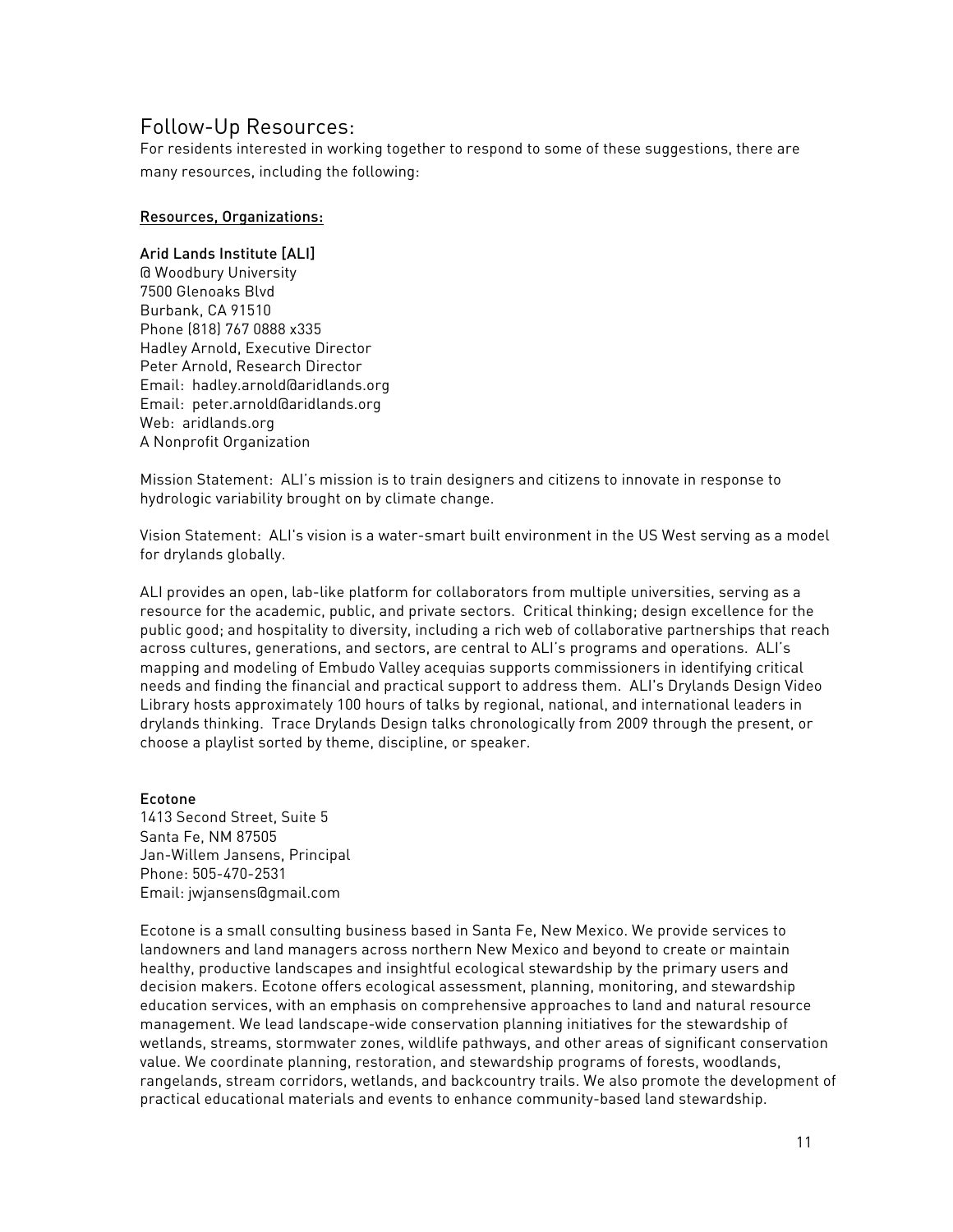#### New Mexico Acequia Association

805 Early Street, Suite 203 B Santa Fe, NM 87505 Phone (505) 995-9644 Fax (505) 995-0097 Web: lasacequias.org Paula Garcia, Executive Director. A Nonprofit Organization

Mission Statement: The mission of the New Mexico Acequia Association is to protect water and our acequias, grow healthy food for our families and communities, and to honor our cultural heritage.

Vision Statement: In our vision, acequias flow with clean water, people work together to grow food, and communities celebrate cultural and spiritual traditions. People honor acequias as part of our heritage and express querencia through a strong connection to land and community. Knowledge and experience about growing food, sharing water, and saving seed are passed on from generation to generation. Guided by our core values, the New Mexico Acequia Association grows a movement of people of all ages and walks of life to defend and protect our precious water by resisting its commodification and contamination. Through involvement in NMAA, families and youth are inspired to cultivate the land, care for our acequias, and heal past injustices. Communities have an abundance of healthy, locally grown food because we recognize agriculture as a respected and dignified livelihood and way of life.

New Mexico Acequia Commission, under the Office of the State Engineer Ralph Vigil Email: molinodelaisla@gmail.com

New Mexico Acequia Commission was created in 1987 to advise the governor, the New Mexico Interstate Stream Commission and the U.S. Army Corps of Engineers on what criteria should be used to determine priorities for rehabilitating acequias under a new federal funding program. The Acequia Commission was established by statute by the 1993 Legislature as an eleven-member commission serving four-year terms. The Acequia Commission was also charged with the duties of serving as a facilitator for communication between local acequia organizations and the state and federal governments, and for reviewing plans or legislation that affect acequias and presenting their findings to the governor and the New Mexico Interstate Stream Commission.

#### New Mexico Department of Agriculture

3190 S. Espina Las Cruces, NM 88003 Phone (575) 646-3007 Jeff M. White, Secretary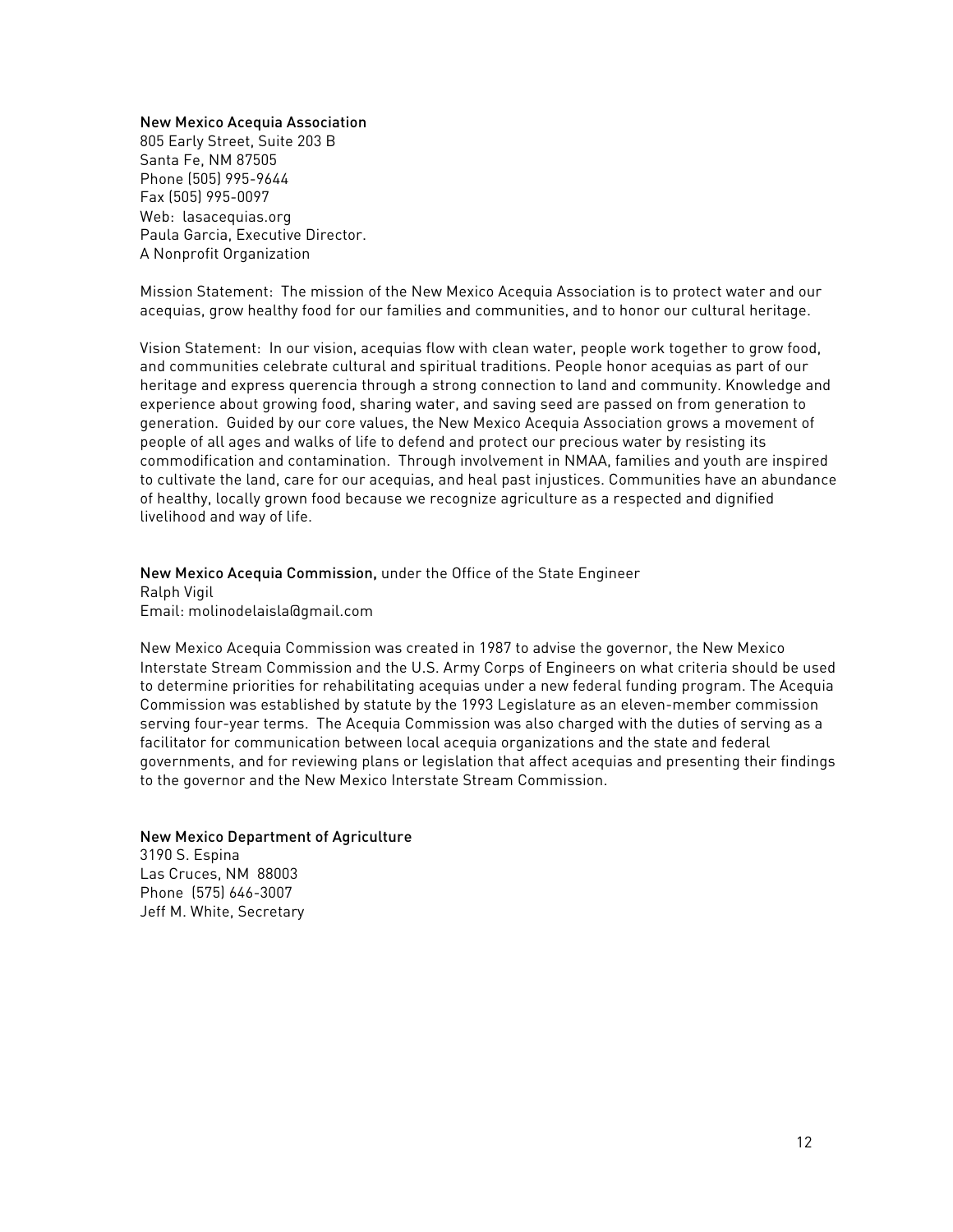## New Mexico State University, Sustainable Agriculture Science Center @ Alcalde

371 County Rd 40 P.O Box 159, Alcalde, NM Phone (505) 852-0480 Email: alcalde@nmsu.edu Dr. Steven Guldan, Superintendent, Agronomist Phone (505) 852-4241

This center is dedicated to research that will benefit small family farms of north-central New Mexico.

## Quivira Coalition

1413 Second Street, Suite Santa Fe, New Mexico 87505 Phone (505) 820-2544 Email: admin@quiviracoalition.org Web: quiviracoalition.org Avery C. Anderson, Executive Director Courtney White, Founder and Creative Director A Nonprofit Organization

Mission Statement: To build resilience by fostering ecological, economic and social health on western landscapes through education, innovation, collaboration and progressive public and private land stewardship. Founded in 1997 by two conservationists and a rancher, the Quivira Coalition is a non-profit organization based in Santa Fe, New Mexico, dedicated to building economic and ecological resilience on western working landscapes.

## Santa Fe Watershed Association

1413 Second Street, Suite 3 Santa Fe, NM 87505 Phone: (505) 820-1696 Felicity Broennan, Executive Director Email: felicity@santafewatershed.org Web: santafewatershed.org

The Santa Fe Watershed Association works to return the Santa Fe River to a living river, from the headwaters in the Sangre de Cristo Mountains to the Rio Grande, balancing human uses with natural resource protection within the Santa Fe River watershed.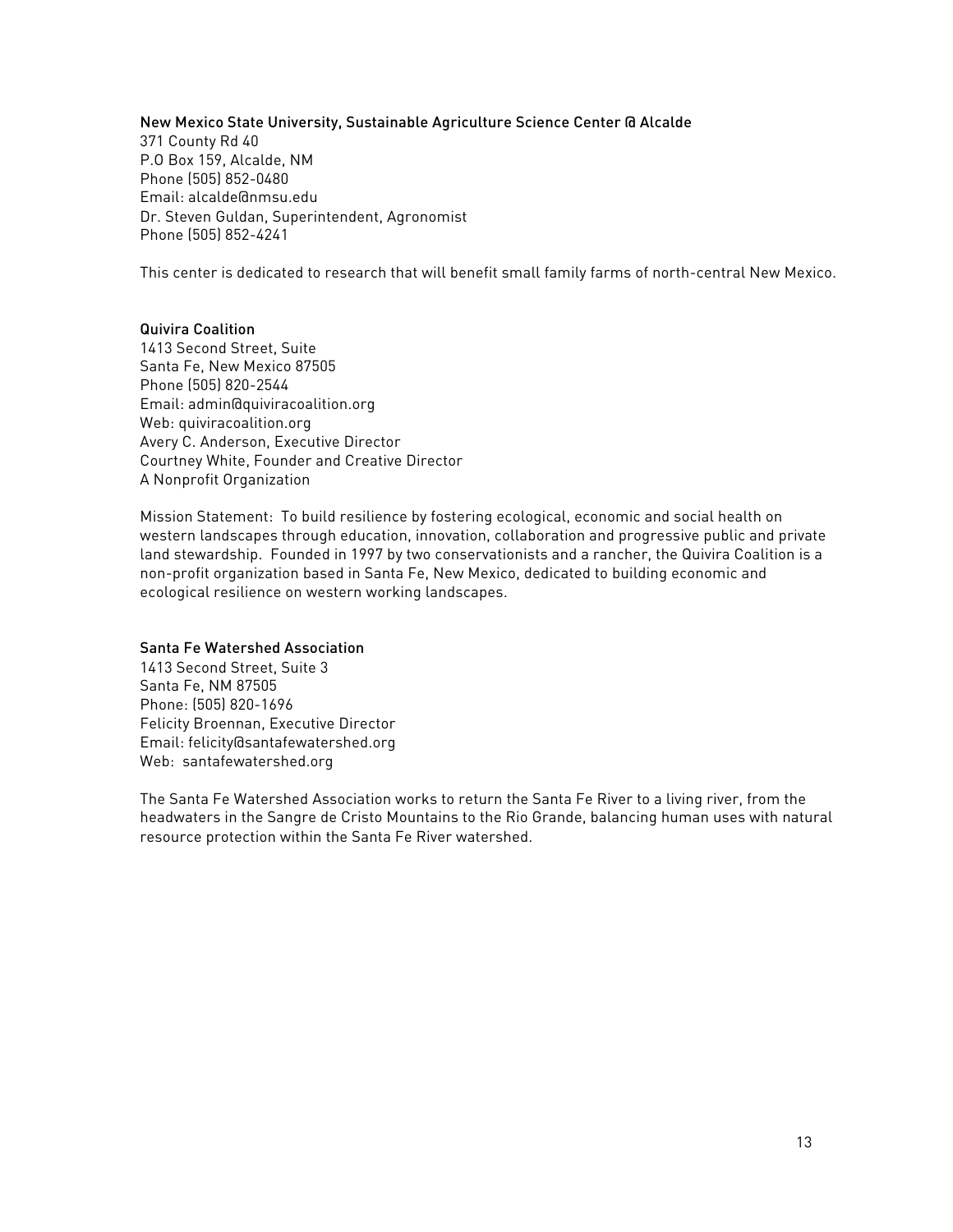#### Taos County Economic Development Corporation [TDEDC]

1021 Salazar Rd. Taos, NM 87571 Phone: (575) 758-8731 Fax: (575) 758-3201 P.O. Box 1389, Taos, NM 87571 Pati L. Martinson & Terrie Bad Hand, Directors/Founders

Since Taos County Economic Development Corporation (TCEDC) was founded in 1987, the challenges facing our community were those of a historic, semi-isolated, rural area transitioning from a centuries old, self-sufficient agrarian base to a commercially focused economy. TCEDC has operated for over nineteen years utilizing a family model in its community development efforts to address these challenges. Our model builds upon the strengths and wisdom of land-based cultures that have demonstrated the ability to survive and overcome adversity by retaining beliefs and values and recognizing the inevitability of cycles. The vision, in essence, is a holographic view of the best or highest scenario of balance, beauty and potential.

## US Department of Agriculture, Natural Resource Conservation Services [NRCS]

Española Office 233 San Pedro Plaza Española, NM 87532 Thomas Garcia, Director Phone (505) 753-7390 x3

Resources, Individuals: Hydrology: Don Diego Gonzales PhD Hydrologist, emeritus Velarde, NM 87582 dondiego@valornet.com

Small Ponds:

Adam Mackie Talon de Gato Farm Apodaca, NM talondegato@me.com adammackie@windstream.net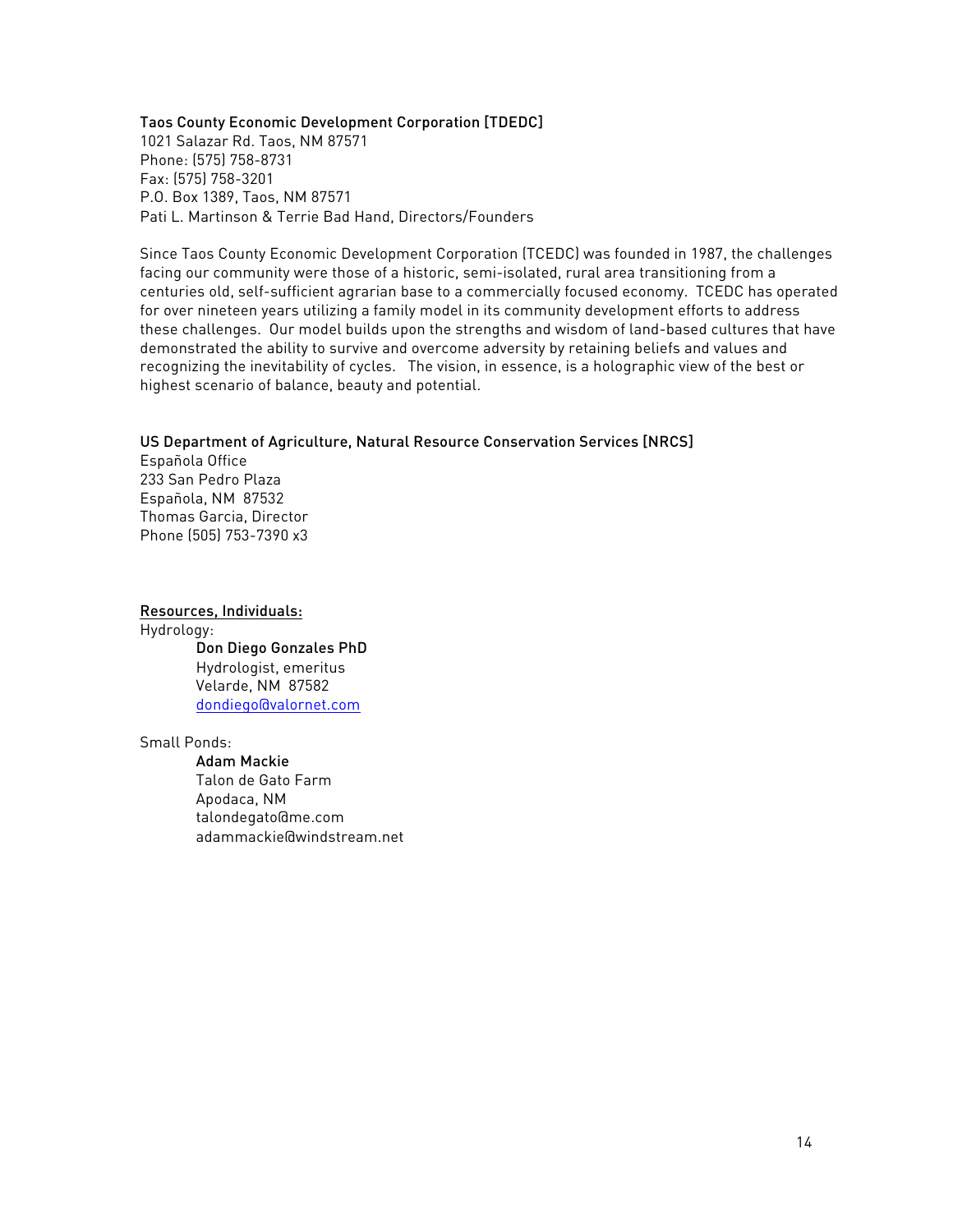## Resources, Embudo Valley Acequias \ 2013 Commissioners:

#### Acequia de la Apodaca

Archie Tafoya, President P.O. Box 584 Dixon, NM 87527 579-4544 elvato@windstream.net

Allen Mackie 8 Private Road 1123 Dixon, NM 87527 (505) 579-9679 talondegato@me.com adammackie@windstream.net

Daniel Lovato, Treasurer P.O. Box 238 Dixon, NM 87527 (505) 579-4674

Michael Griego, Mayordomo P.O. Box 423 Dixon, NM 87527 (505) 579-9173

## Acequia del Bosque

P.O. Box 342 Dixon, NM 87527

> David Atencio P.O. Box 541 Dixon, NM 87527 (505) 579-0099 atenciodavid40@yahoo.com

Barbara Schwathe P.O. Box 217 Dixon, New Mexico 87527 (505) 579-9684 bschwathe@yahoo.com

Robert Templeton P.O. Box 357 Dixon, NM 87527 (505) 579-4090 rtbirds@gmail.com

Rudy Archuleta, Mayordomo P.O. Box Dixon, NM 87527 (505) 579-4584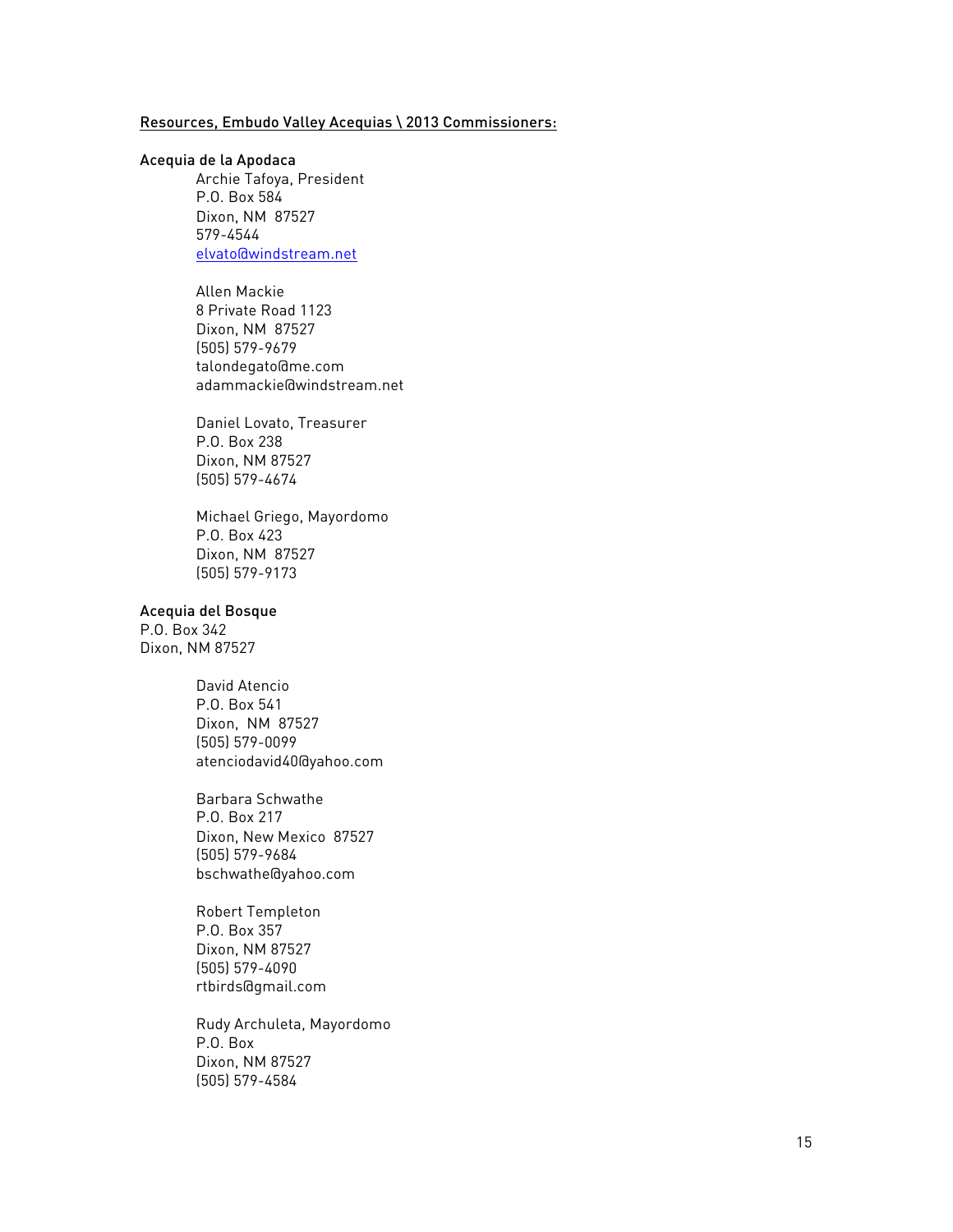### Acequia de los Duranes

José Tafoya, President P.O. Box 383 Dixon, NM 87527 (505) 661 -4256 tafojose@comcast.net

Alfonso Mascareñas P.O. Box 130 Dixon, NM 87527 (505) 579 -4695

Jose Batiste P.O. Box 460 Dixon, NM 87527 (505)988 -1814

Brian Harrison, Mayordomo P.O. Box 302 Dixon, NM 87527 (505) 579 -4085 ffonseca@windstream.net

Acequia Junta y Ciénaga

PO Box 212 Embudo, NM 87531

> Estevan Arellano, President P.O. Box 96 Embudo, NM 87531 (505) 579 -4027 estevan\_2002@yahoo.com

Bob Lesch, Secretary P.O. Box Embudo, NM 87531 (505) 579 -4540 boblesch@windstream.net

Maxine Valdez, Treasurer Embudo, NM 87531 (505) 579 -4193 max@lanl.gov

Mark Olivas, Mayordomo P.O. Box 140 Embudo, NM 87531 (505) 579 -4477 mark.olivas@ymail.com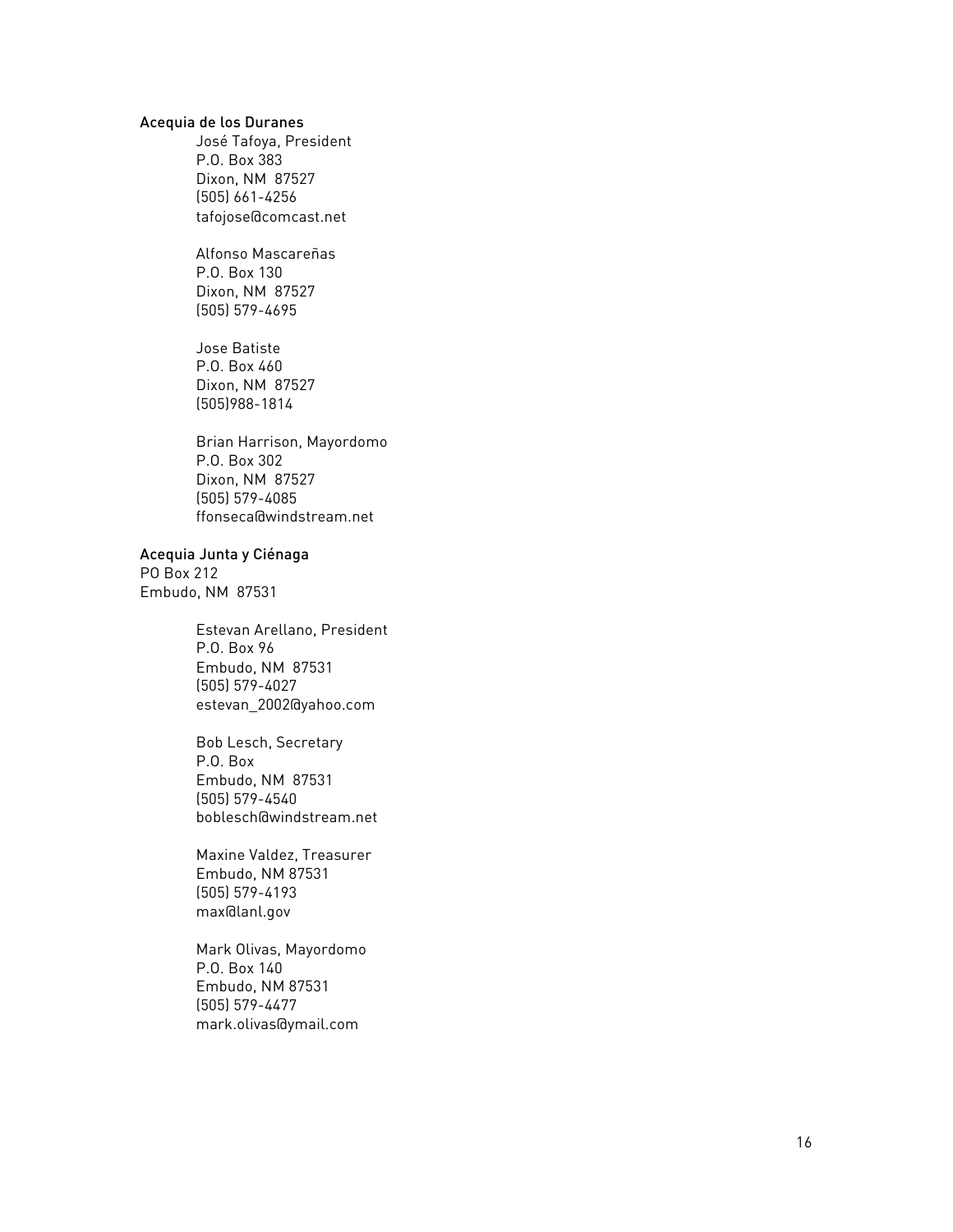## Acequia de Leonardo Martinez

Fred Martinez General Delivery Dixon, NM 87527 (505 )579 -4309 fredmapple@yahoo.com

Gilbert Martinez General Deliver y Dixon, NM 87527

### Acequia del Llano

PO Box 454 Dixon, NM 87527

> Matt Romero, President PO Box 181 Embudo, NM 87531 (505) 579 -0071 mattemilyr@cybermesa.com

Jeff Spicer PO Box 595 Dixon, NM 87527 (505) 579 -0013 jaspice@mac.com

Donald Atencio PO Box 169 Dixon, NM 87527 (505) 579 -9143

## Acequia del Medio

Romolo Griego, President P.O. Box 60 Dixon, NM 87527 (505) 579 -4623

J.W. Tucker Gen. Del. Dixon, NM 87527 (505) 579 -4388 rioembudovines@hotmail.com

Maggie Greenwald P.O. Box 594 Dixon, NM 87527 (505) 579 -0025 greenwalds@windstream.net

Estevan Griego, Mayordomo Gen. Del. Dixon, NM 87527 (505) 579 -4227